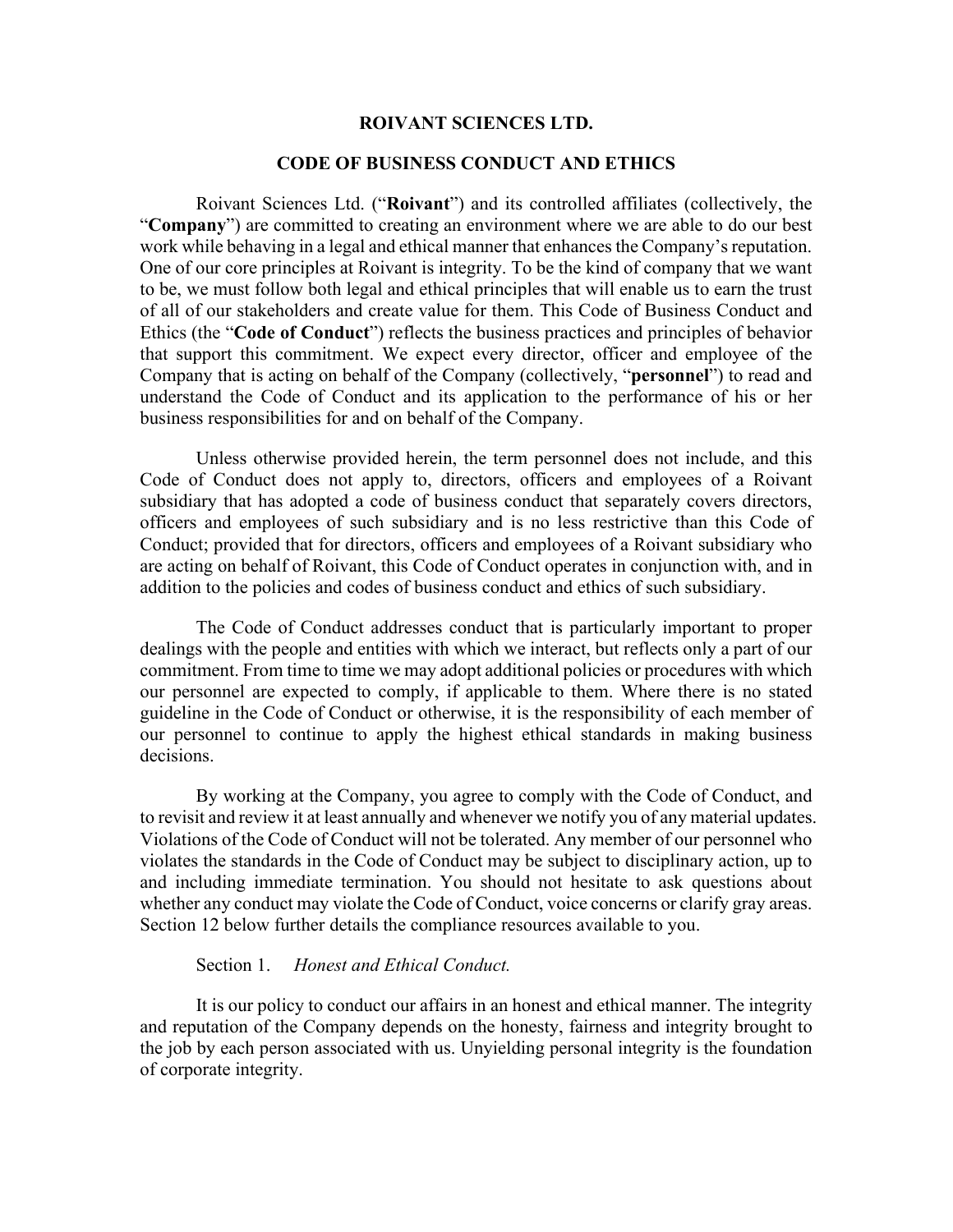### Section 2. *Compliance with Laws, Rules and Regulations.*

<span id="page-1-0"></span>Obeying the law is the foundation of the Code of Conduct. Our success depends upon our personnel operating within legal guidelines and cooperating with local, national and international authorities. We expect our personnel to understand, obey and comply with the legal and regulatory requirements applicable to their business units and areas of responsibility. We also want you to seek advice from others when needed. If you have a question about compliance with law, you must seek an answer from your supervisor or Roivant's General Counsel (or his or her delegate) (the "**Compliance Officer**").

Disregard of any law, rule or regulation will not be tolerated. Violation of laws, rules and regulations of any country may subject an individual, as well as the Company, to civil and/or criminal penalties. You should be aware that conduct and records, including emails and texts, even on personal devices, are subject to internal and external audits and to discovery by third parties in the event of a government investigation or civil litigation. It is in everyone's best interests to know and comply with our legal obligations.

While not part of this Code of Conduct, the Company's other employee policies and standards of conduct, which may differ by business area and jurisdiction, are developed to support and reinforce the principles set forth in this Code of Conduct. These various separate policies and standards can be accessed electronically through the Company's intranet site, or by request to the Compliance Officer.

#### (a) *Insider Trading.*

It is generally illegal for directors, officers or employees of the Company to trade in Roivant securities, the securities of a publicly traded subsidiary of Roivant or the securities of another publicly traded entity, in each case while in possession of material non-public information about that entity. It is also generally illegal for any director, officer or employee of the Company to disclose material non-public information about Roivant, a publicly traded subsidiary of Roivant or another publicly traded entity to others who may trade on the basis of that information. These illegal activities are commonly referred to as "insider trading."

For more information, please refer to Roivant's "**Insider Trading Policy**" and, to the extent you are a director, officer, or employee of a publicly traded subsidiary of Roivant, that subsidiary's insider trading policy.

#### (b) *International Business Laws.*

Our personnel are expected to comply with the applicable laws in all countries to which they travel, in which they operate and where we otherwise do business in connection with their activities for the Company, including laws prohibiting bribery, corruption or the conduct of business with specified individuals, companies or countries. The fact that, in some countries, certain laws are not strictly enforced is not an excuse for noncompliance. We expect our personnel to comply with applicable Bermuda, U.K., Swiss, Canada, and U.S. laws, rules and regulations governing the conduct of business by their respective citizens and corporations both inside and outside Bermuda, the U.K., Switzerland, Canada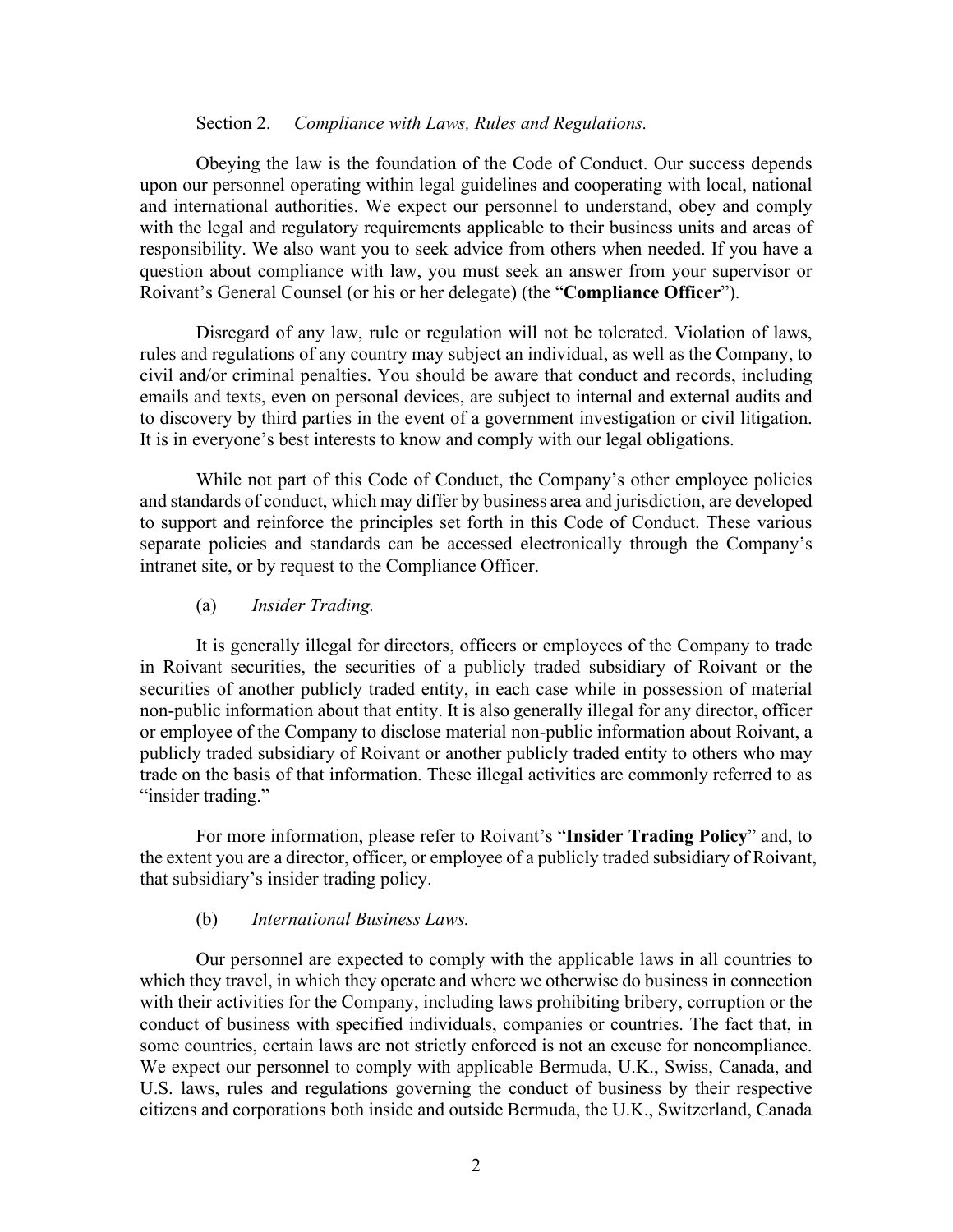and the U.S, as well as applicable law, rules and regulations in any other jurisdictions in which the Company may conduct business from time to time.

The U.K. Bribery Act 2010 (the "**UK Bribery Act**") prohibits giving anything of value to, or receiving anything of value from, anyone (whether or not a government official) to induce the recipient or any other person to act improperly in the performance of his/her functions, to reward him/her for acting improperly, or where the recipient would act improperly by accepting such value.

The UK Bribery Act also separately prohibits providing anything of value to a foreign public official with the intent to influence the foreign public official in that capacity and to obtain business or an advantage in the conduct of business.

In addition, the U.S. laws, rules and regulations, which extend to all our activities outside the U.S., include:

- The Foreign Corrupt Practices Act, which prohibits directly or indirectly giving or offering anything of value to a foreign government official to obtain or retain business or favorable treatment and requires the maintenance of accurate books of account, with all Company transactions being properly recorded;
- U.S. Embargoes, which generally prohibit U.S. companies, their subsidiaries and their employees from doing business with, or traveling to, countries subject to sanctions imposed by the U.S. government (for example, the Crimea region of Ukraine, Cuba, Iran, North Korea, and Syria), as well as engaging in any dealings with designated parties who are identified on economic sanctions lists or, in some cases, parties 50% or greater owned by one or more designated parties;
- U.S. Export Controls, which restrict exports from the U.S. and re-exports from other countries of goods, software and technology to many countries, and prohibit transfers of U.S.-origin items to denied persons and entities; and
- Anti-boycott Regulations, which prohibit U.S. companies from taking any action that has the effect of furthering or supporting a restrictive trade practice or boycott imposed by a foreign country against a country friendly to the U.S. or against any U.S. person.

Please refer to our "**Anti-Corruption Compliance Policy**", "**Anti-Fraud Policy**", "**Anti-Money Laundering and Counter-Terrorist Financing Policy**" and "**Economic Sanctions and Export Controls Policy**" for more information. If you have a question as to whether an activity is permitted, please ask the Compliance Officer before taking any action.

(c) *Antitrust Laws.*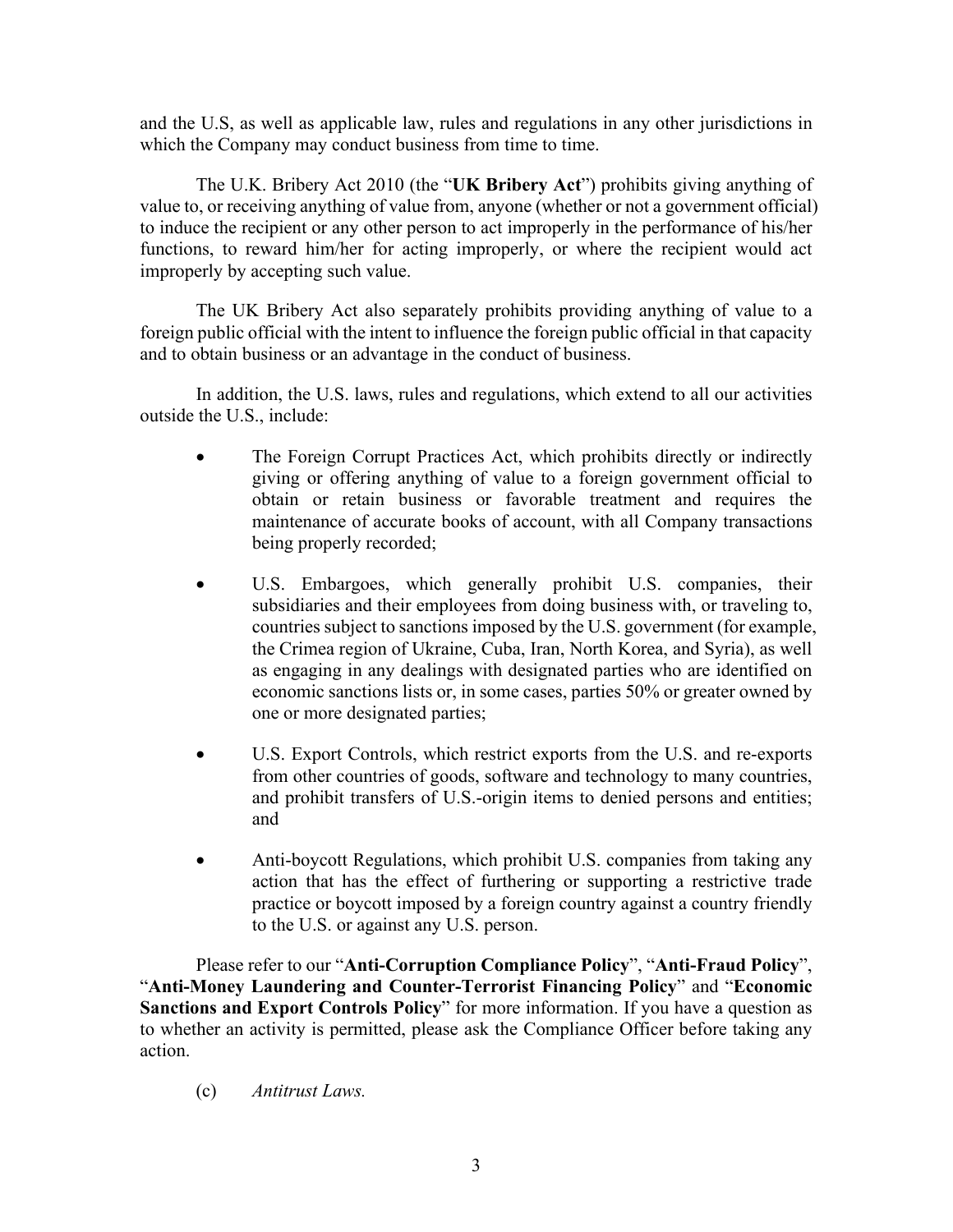It is the policy of the Company to comply with all applicable antitrust and competition laws in the jurisdictions in which the Company operates. These laws are designed to promote fair and vigorous competition, unrestricted by anti-competitive agreements and practices. The antitrust laws generally prohibit competitors from sharing competitively sensitive information (such as pricing) or fixing prices or other terms of conditions of sale, rigging bids, allocating customers and markets or otherwise agreeing not to compete. To prevent even the appearance of illegality, directors, officers and employees of the Company should not discuss (orally or in writing) any of these subjects with a potential competitor without first discussing with the Compliance Officer. Violations can result in severe penalties against both the Company and its personnel. The antitrust authorities in the U.K, U.S. and other jurisdictions actively monitor and investigate potential violations of antitrust laws and injured private parties may sue for treble damages. It is therefore imperative that all Company personnel understand and fully comply with both the spirit and the letter of the antitrust laws.

## (d) *Environmental Compliance.*

Applicable laws in the jurisdictions in which the Company operates may impose criminal liability on any person or company that contaminates the environment with any hazardous substance that could cause injury to the community or environment. Violation of environmental laws can involve monetary fines and imprisonment. We expect our personnel to comply with all applicable environmental laws when conducting the business of the Company.

The Company strives to provide a safe and healthy work environment for our employees and to avoid adverse impact and injury to the environment and communities in which we conduct our business. Achieving this goal is the responsibility of all officers, directors and employees.

#### Section 3. *Scientific Integrity.*

Research integrity is fundamental to the scientific process and Roivant's ability to bring novel products to market. All research and development conducted by the Company must be done in a manner consistent with all applicable laws and regulations and the generally accepted ethical standards of the scientific community. Scientific misconduct, such as fabrication, falsification, or plagiarism in proposing, conducting, or reporting research, disregards the intellectual contributions and property of others, and impedes the progress of research, and corrupts the scientific record and is not consistent with the Company's ethical standards.

#### Section 4. *Fair Dealing.*

Competing vigorously, yet lawfully, with competitors and establishing advantageous, but fair, business relationships with customers and suppliers is a part of the foundation for long-term success. Unlawful and unethical conduct, which may lead to short-term gains, may damage a company's reputation and long-term business prospects, as well as subjecting the Company and relevant individuals to criminal and civil liability.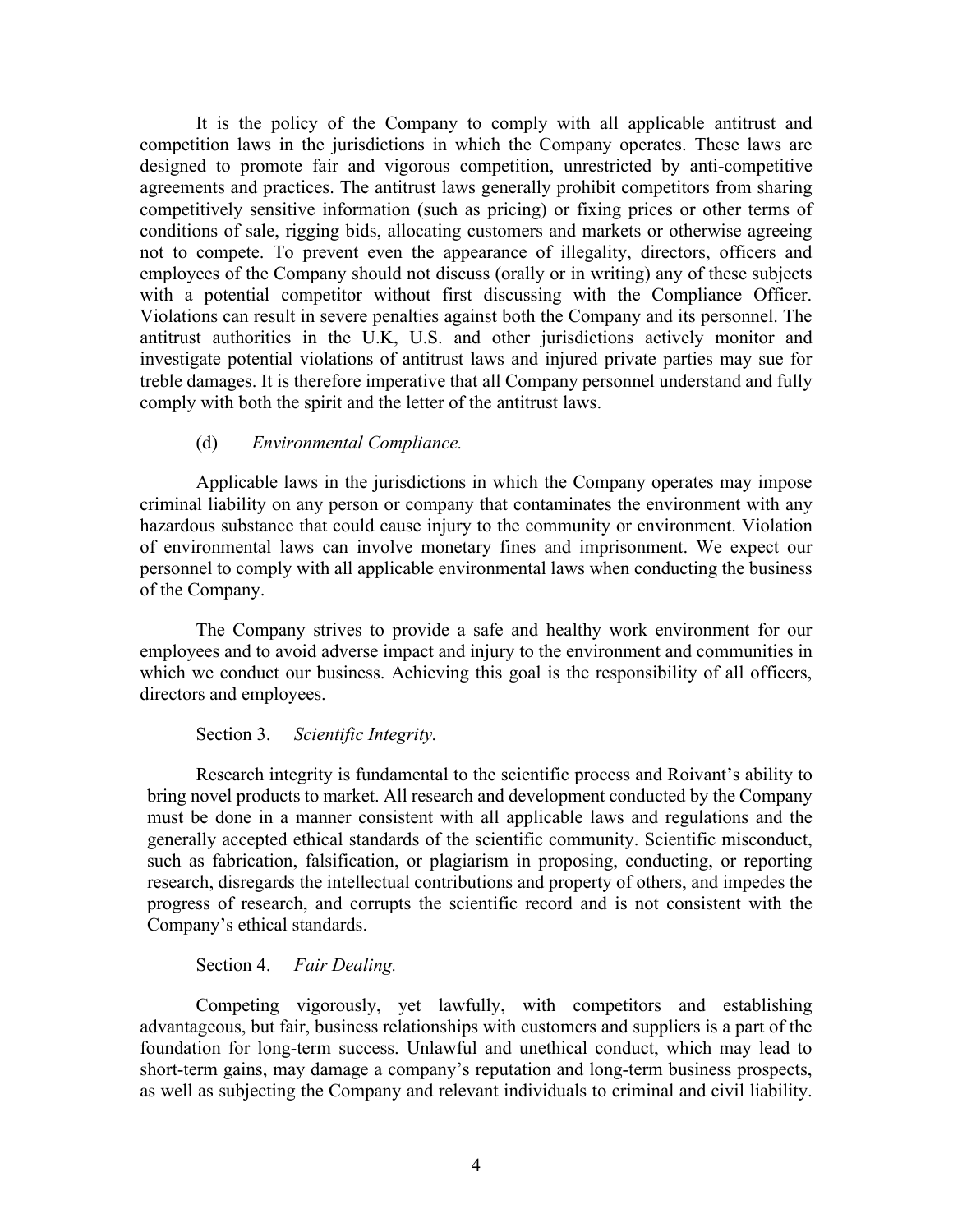Accordingly, it is the Company's policy that directors, officers and employees must endeavor to deal ethically and lawfully with the Company's collaborators, counterparties, customers, suppliers, competitors and employees in all business dealings on the Company's behalf. No director, officer or employee should take unfair advantage of another person in business dealings on the Company's behalf through the abuse of privileged or confidential information or through improper manipulation, concealment or misrepresentation of material facts. If information is obtained by mistake that may constitute a trade secret or other confidential information of another business, or if you have any questions about the legality of proposed information gathering or other practices, you must consult your supervisor or the Compliance Officer, as further described in [Section](#page-10-0)  [12](#page-10-0).

# Section 5. *Conflicts of Interest.*

Our personnel are required to avoid any conflict or potential conflict between their personal interests (including those of their immediate family members) and the best interests of the Company. A "conflict of interest" occurs when a person's private interests interfere in any way, or even appear to interfere, with the interests of the Company. A conflict of interest may arise when a director, officer or employee takes an action or has an interest that may make it difficult for him or her to perform his or her work objectively and effectively. Conflicts of interest may also arise when a director, officer or employee (or his or her immediate family members) receives improper personal benefits as a result of the director's, officer's, or employee's position in the Company.

The following are examples of situations that may constitute a conflict of interest:

- Working, in any capacity, for a competitor, customer or supplier while employed by the Company.
- Accepting gifts of more than modest value or receiving personal discounts (if such discounts are not generally offered to the public) or other benefits as a result of your position in the Company from a competitor, customer or supplier.
- Competing with the Company for the purchase or sale of property, products, services or other interests.
- Having an interest in a transaction involving the Company, a competitor, a customer or supplier (other than as an employee, officer or director of the Company and not including routine investments in publicly traded companies and non-controlling routine investments in private companies).
- Receiving a loan or guarantee of an obligation as a result of your position with the Company.
- Directing business to a supplier owned or managed by, or which employs, a relative or friend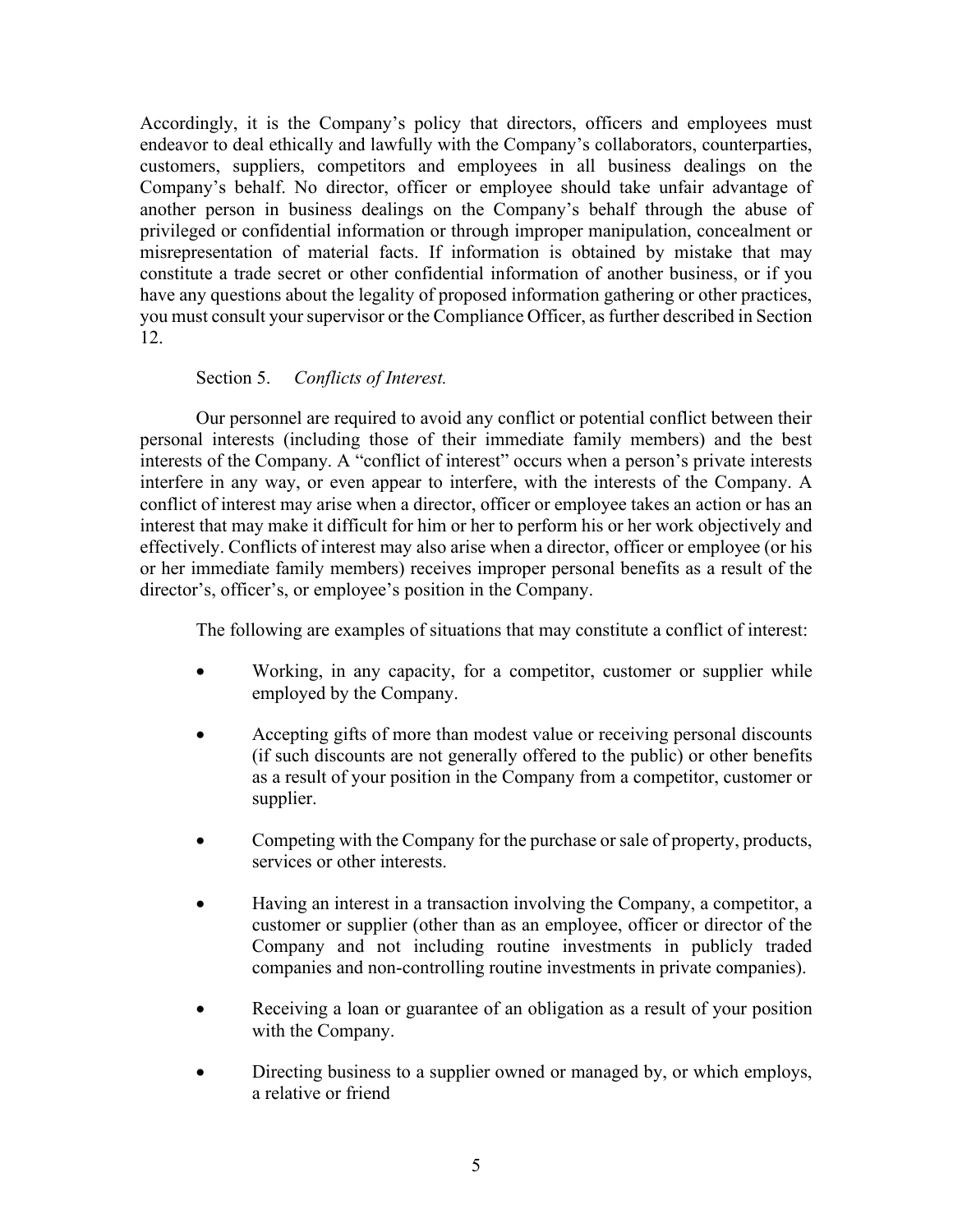In order to avoid conflicts of interests, directors, officers and employees must disclose to the Compliance Officer any transaction or relationship that reasonably could be expected to give rise to such a conflict.

Conflicts of interest may not always be clear-cut, so if you have any questions about a potential conflict or if you become aware of an actual or potential conflict, you should discuss the matter with the Compliance Officer, as further described in [Section 12](#page-10-0).

You should report actions that may involve a conflict of interest to the Compliance Officer.

Section 6. *Corporate Opportunities.*

Directors, officers and employees owe a duty to the Company to advance its legitimate business interests when the opportunity to do so arises. Personnel are prohibited from:

- taking for himself or herself, or diverting to others, opportunities that are discovered through the use of Company property or information or as a result of his or her position with the Company *unless* such opportunity (i) has first been presented to, and rejected by, the Company and (ii) does not otherwise conflict with, or impair his or her ability to perform, his or her duties;
- using Company property, information or position for improper personal gain; and
- competing with the Company, directly or indirectly.

For the avoidance of doubt, the provisions of this Section 6 shall not be applicable to any persons who are Non-Covered Persons, as such term is defined in the Insider Trading Policy of Roivant.

Section 7. *Protection and Proper Use of Company Assets.*

The sole purpose of the Company's equipment, vehicles, supplies and technology is to conduct our business. They may only be used for Company business consistent with Company guidelines.

All personnel should protect the Company's assets and ensure their efficient use. Loss, theft, misuse, carelessness and waste have a direct impact on the Company's profitability. Any suspected loss, misuse or theft should be reported to the Compliance Officer.

## Section 8. *Gifts and Entertainment.*

Business gifts and entertainment given in the Company's name are meant to create goodwill and sound working relationships and not to gain improper advantage with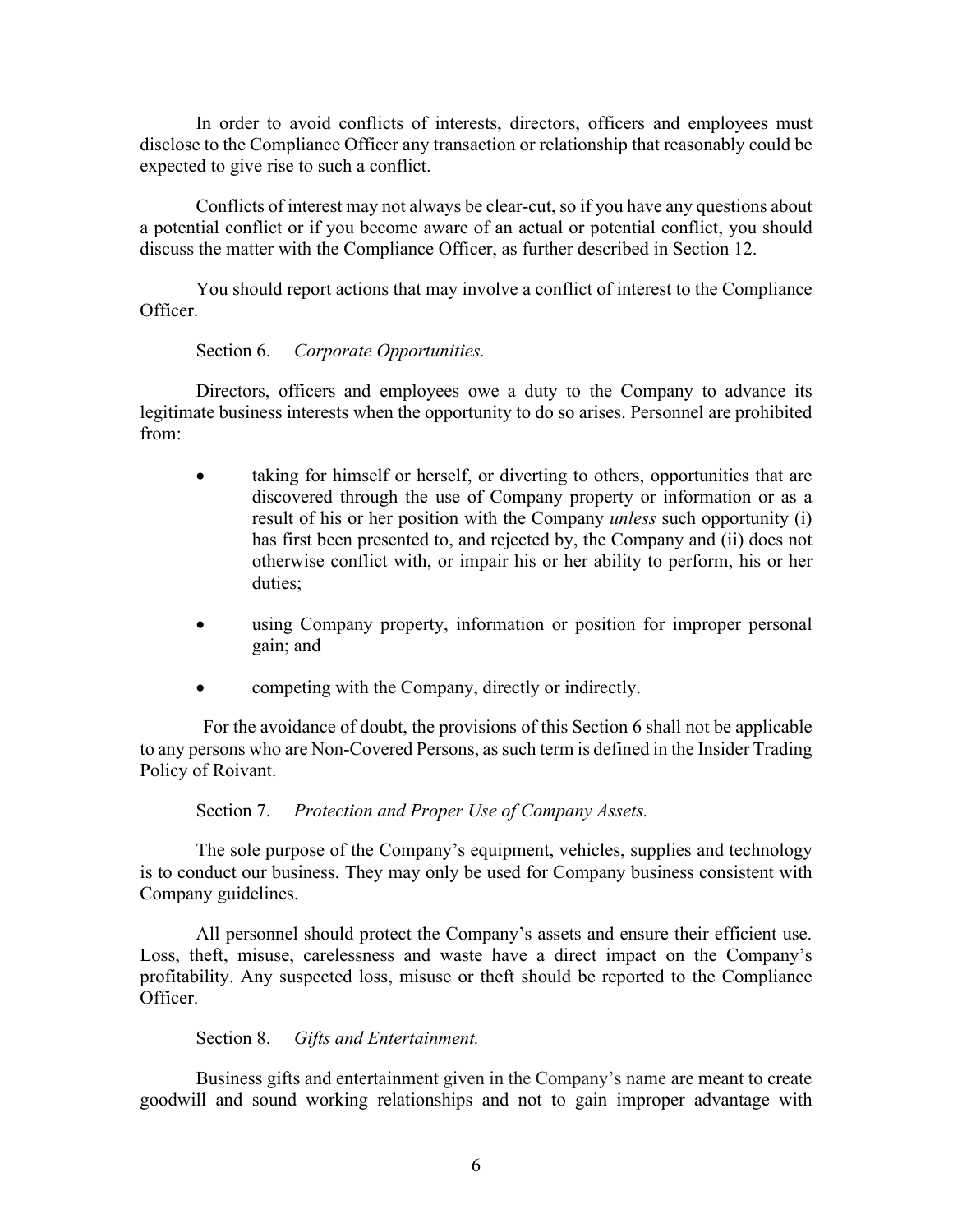partners or customers or facilitate approvals from government officials. The exchange, as a normal business courtesy, of meals or entertainment is a common and acceptable practice as long as it is reasonable and proportionate, and not in violation of any applicable laws. However, these gifts should be given infrequently and their value should be modest. Gifts or entertainment in any form that would likely result in a feeling or expectation of personal obligation should not be extended or accepted.

Practices that are acceptable in a commercial business environment may be against the law or the policies governing federal, state or local government employees. Therefore, no gifts or business entertainment of any kind may be given to any government employee without the prior approval of the Compliance Officer.

The provision and receipt of gifts and entertainment must also be in accordance with our "**Anti-Corruption Compliance Policy**," to which you should refer for guidance. Our Anti-Corruption Compliance Policy applies to our transactions everywhere in the world, even where a practice is widely considered "a way of doing business."

Under some statutes, such as the UK Bribery Act and the U.S. Foreign Corrupt Practices Act (further described in [Section 2\)](#page-1-0), improper gifts or entertainment could be a criminal act subject to prosecution and conviction. Specific compliance policies and restrictions may also apply regarding gifts to a health care provider. Discuss with the Compliance Officer any proposed entertainment or gifts if you are uncertain about their appropriateness.

## Section 9. *Confidentiality.*

One of our most important assets is our confidential information. We sometimes share confidential information with our personnel and we expect you to keep that information confidential, and not disclose or use it except as needed to perform your work here. If you don't know whether something is confidential, ask your supervisor or the Compliance Officer. Unless you hear otherwise, you should assume that everything (financials, strategy and plans, scientific and technical data, details and results of our studies and clinical trials, information about our product candidates, legal disputes, etc.) is confidential.

In addition, because we interact with other companies and organizations, there may be times when you learn confidential information about other companies. You must treat this information in the same manner as you are required to treat our confidential information. There may even be times when you must treat as confidential the fact that we have an interest in, or are involved in discussions with, another company.

All of our personnel have a duty to refrain from disclosing to any person confidential or proprietary information about us or any other company learned in the course of employment here, until that information is disclosed to the public through approved channels (usually through a press release, an SEC filing or a formal communication from a member of senior management). This policy requires you to refrain from discussing confidential or proprietary information with outsiders and even with other Company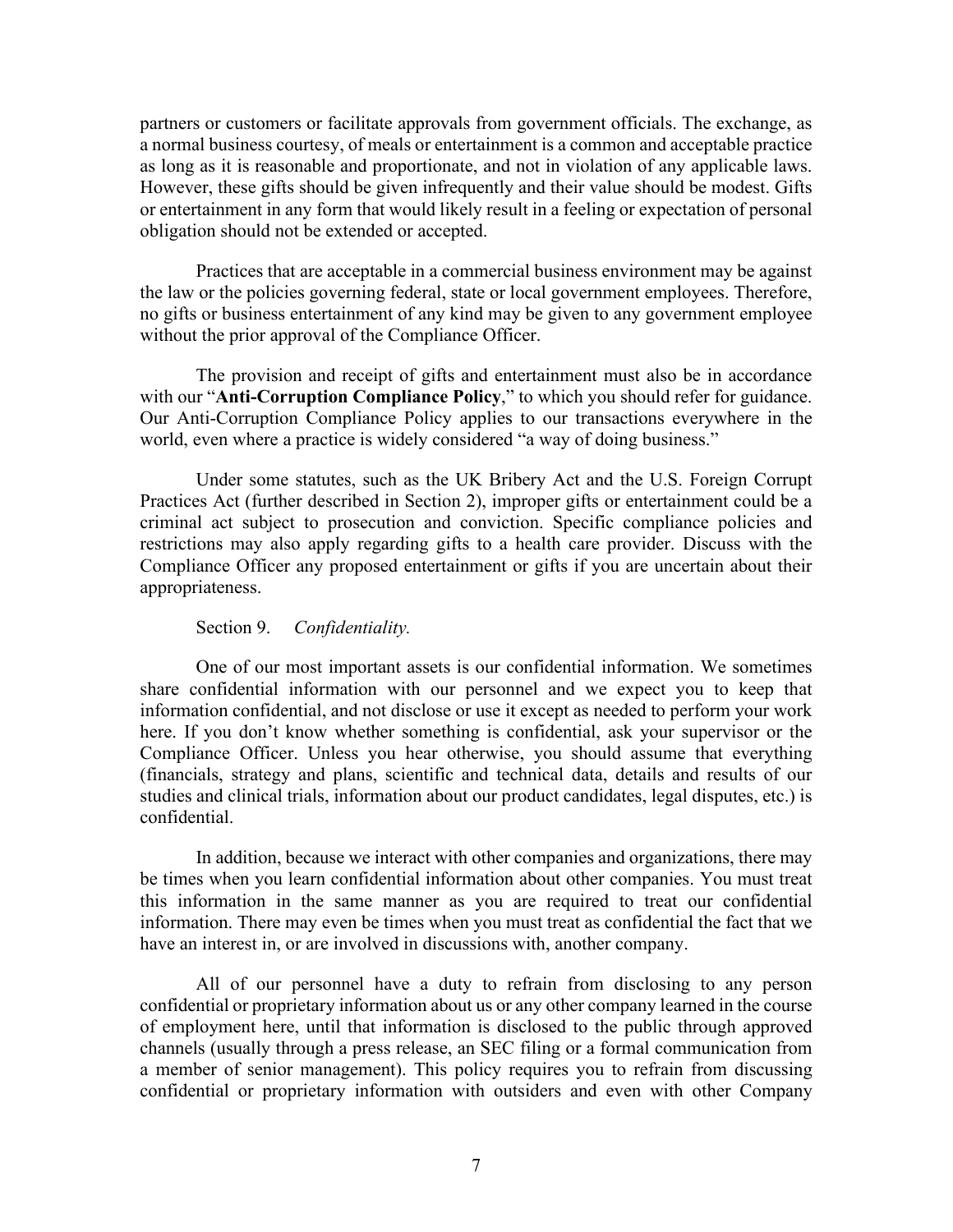employees, consultants or independent contractors, unless those persons have a legitimate need to know the information to perform their job duties and are themselves subject to confidentiality obligations to the Company. Unauthorized use or distribution of this information could also be illegal and result in civil liability and/or criminal penalties. Please refer to our "**Regulation FD Disclosure Policy**" for more information.

Proprietary information includes all non-public information that might be useful to competitors or that could be harmful to the Company, its customers or its suppliers if disclosed. Intellectual property, such as trade secrets, patents, trademarks and copyrights, as well as business, research and new product plans, objectives and strategies, records, databases, employee medical information, customer, employee and suppliers lists and any unpublished financial or pricing information must also be protected.

You should also take care not to inadvertently disclose confidential information. Materials that contain confidential information, such as memos, notebooks, computer disks, memory sticks, laptop computers, tablets and mobile devices, should be stored securely. Be cautious when discussing sensitive information in public places like elevators, airports, restaurants and "quasi-public" areas within the Company. Please take special care when talking to your friends, family, or others about the Company or our industry.

Unauthorized posting or discussion of any information concerning our business, information or prospects on the Internet is prohibited. You may not discuss our business, information or prospects on blog posts or social media sites (including Facebook and Twitter), or in response to news reports or articles, regardless of whether you use your own name or a pseudonym. All Company emails, voicemails and other communications are presumed confidential and should not be forwarded or otherwise disseminated outside of the Company, except when required for legitimate business purposes. This is not intended to restrict communications or actions protected or required by state or federal law, such as employees discussing their wages, benefits or terms and conditions of employment.

In addition to the above responsibilities, if you are handling information protected by any privacy policy published by us, then you must handle that information in accordance with the applicable policy.

Your obligation to protect the Company's proprietary and confidential information continues even after you leave the Company, and, to the extent permitted by applicable law, you must return all proprietary information in your possession upon leaving the Company.

Notwithstanding the foregoing, this Section 9 does not prohibit you from reporting possible unlawful conduct to governmental agencies or entities or, if applicable, selfregulatory organizations (i.e., a non-governmental organization with statutory responsibility to develop and enforce regulations for its own members) or otherwise cooperating with any such agencies, entities or organizations that may be investigating possible unlawful conduct, including providing documents or other information to such agencies, entities or organizations, without notice to the Company, to the extent required by applicable law, rule or regulation. Additionally, nothing in this Section 9 shall prevent you from disclosing information to a Non-Covered Person (as defined in Roivant's Insider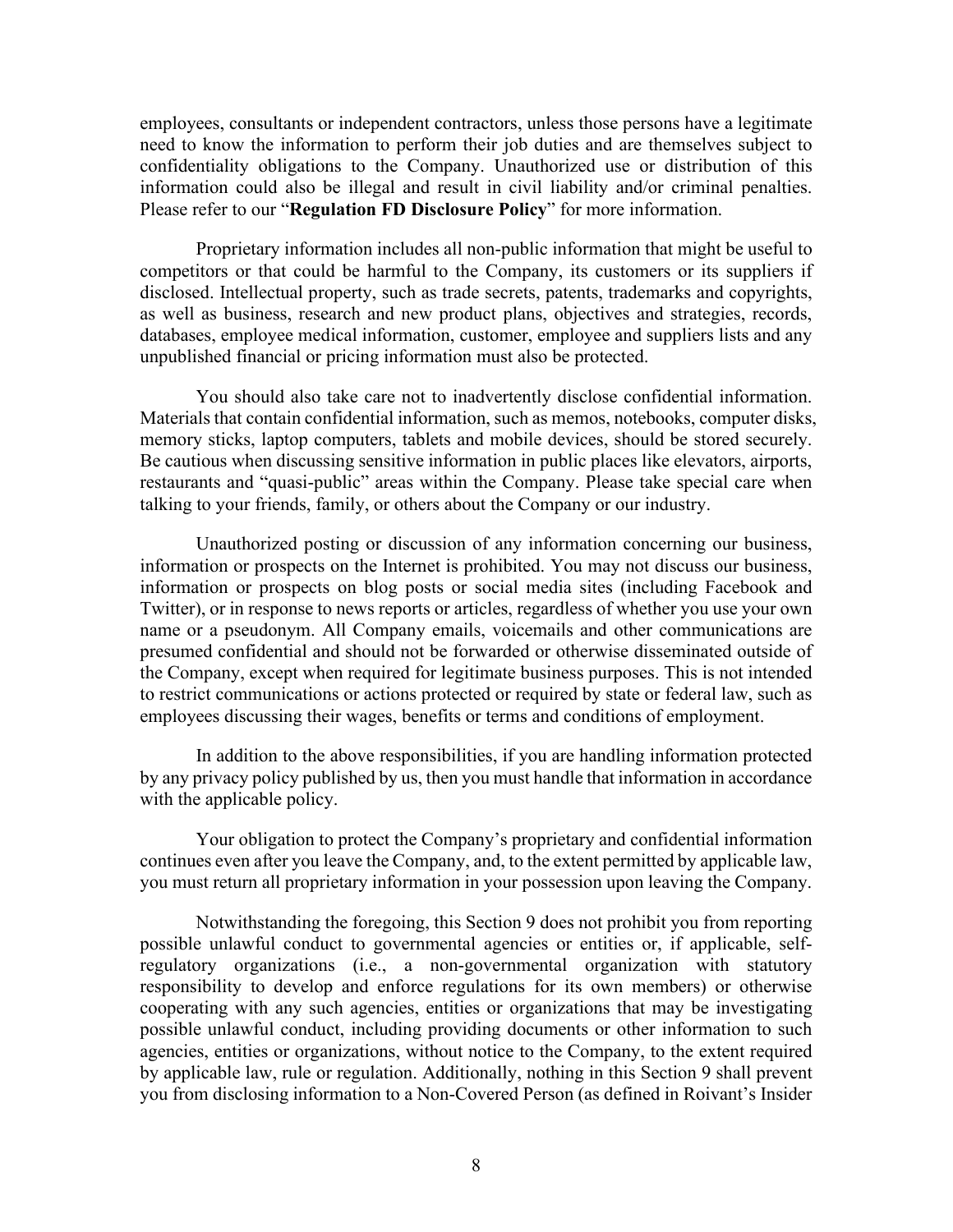Trading Policy) to the extent you are entitled to disclose confidential information to such Non-Covered Person under the Insider Trading Policy. Please refer to our "**Policy for Reporting Concerns Related to Accounting, Auditing and Ethical Violations (Whistleblower Policy)**" for more information.

Section 10. *Maintenance of Corporate Books, Records, Documents and Accounts; Financial Integrity.*

The integrity of our records depends upon the validity, accuracy and completeness of the information supporting the entries in our books of account. Therefore, our corporate and business records should be completed accurately and honestly. The making of false or misleading entries, whether they relate to financial results or otherwise, is strictly prohibited. Our records serve as a basis for managing our business and are important in meeting our obligations to our partners, local business customers, contributors, creditors, employees and others with whom we do business. As a result, it is important that our books, records and accounts accurately and fairly reflect, in reasonable detail, our assets, liabilities, revenues, costs and expenses, as well as all transactions and changes in assets and liabilities. We require that:

- no entry be made in our books and records that intentionally hides or disguises the nature of any transaction or of any of our liabilities or misclassifies any transactions as to accounts or accounting periods;
- transactions be supported by appropriate documentation;
- the terms of commercial transactions be reflected accurately in the documentation for those transactions and all such documentation be reflected accurately in our books and records;
- personnel comply with our system of internal controls; and
- no cash or other assets be maintained for any purpose in any unrecorded or "off-the-books" fund.

Our accounting records are also relied upon to produce reports for our management, shareholders and creditors, as well as for governmental agencies. These reports must provide full, fair, accurate, timely and understandable information and fairly present our financial condition and results of operations. Personnel who collect, provide or analyze information for or otherwise contribute in any way in preparing or verifying these reports should strive to ensure that our financial disclosure is accurate and transparent. In addition:

- no personnel may knowingly take or authorize any action that would cause our financial records or financial disclosure to fail to comply with generally accepted accounting principles or applicable laws, rules and regulations;
- all personnel must cooperate fully with our accounting and audit teams, as well as our independent public accountants and counsel, respond to their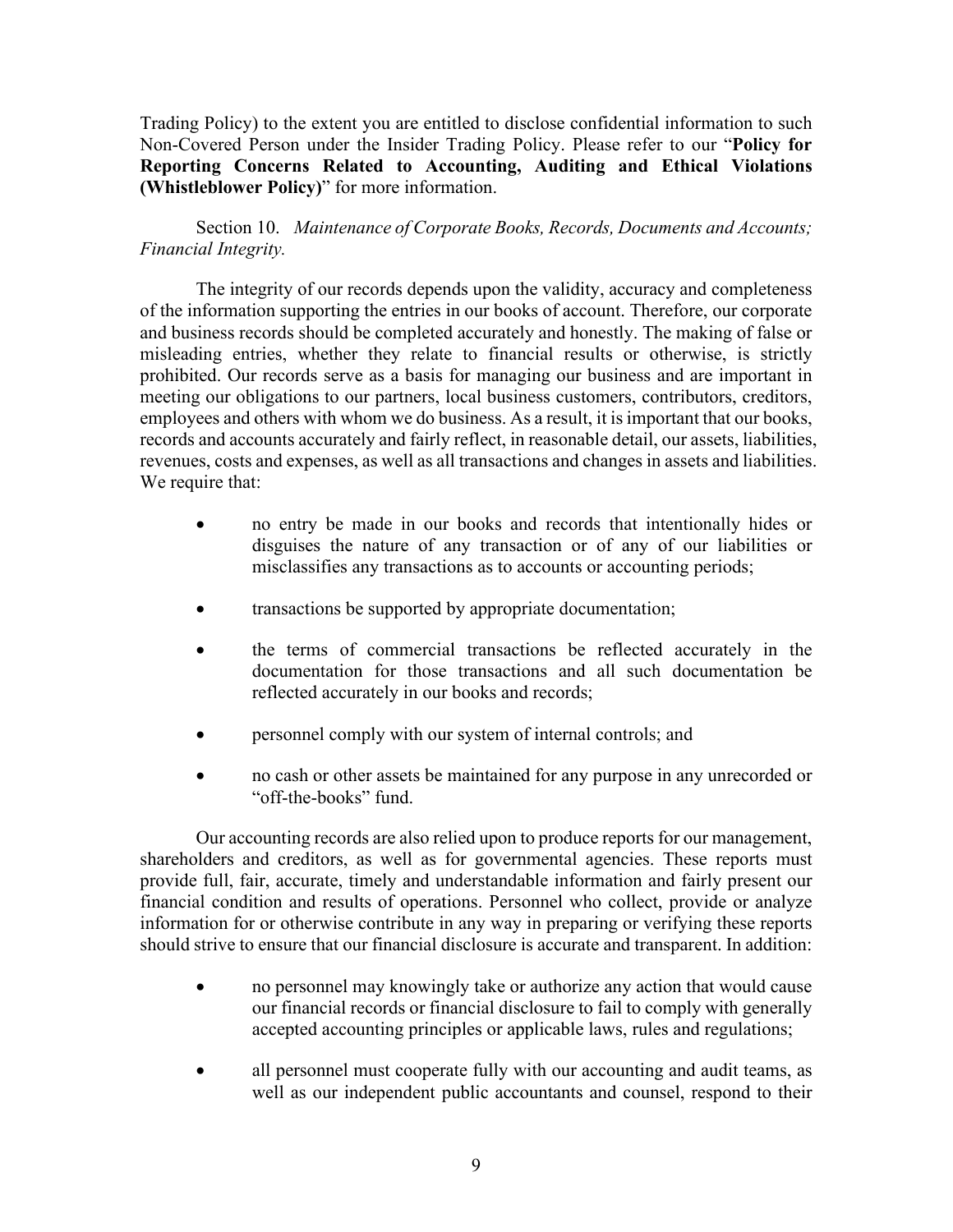questions with candor and provide them with complete and accurate information to help ensure that our books and records are accurate and complete; and

• no personnel should knowingly make (or cause or encourage any other person to make) any false or misleading statement in any of our reports or knowingly omit (or cause or encourage any other person to omit) any information necessary to make the information in any of our reports accurate in all material respects.

Any personnel who becomes aware of any departure from these standards has a responsibility to report his or her knowledge promptly to a supervisor, the Compliance Officer or one of the other compliance resources described in [Section 12](#page-10-0). Please refer to the section titled "**Receipt of Employee Complaints**" in our "**Policy for Reporting Concerns Related to Accounting, Auditing and Ethical Violations (Whistleblower Policy)**" for more information.

In addition, the Company is committed to providing a workplace conducive to open discussion of our business practices and is committed to complying with the laws and regulations to which we are subject. Accordingly, the Company will not tolerate conduct that is in violation of such laws and regulations. Personnel are encouraged to promptly report a good faith complaint regarding accounting, internal accounting controls, or auditing matters ("**Accounting Matters**") to the Compliance Officer. This includes, without limitation, complaints relating to the following types of conduct:

- fraud, deliberate error or gross negligence or recklessness in the preparation, evaluation, review or audit of any financial statement of the Company;
- fraud, deliberate error or gross negligence or recklessness in the recording and maintaining of financial records of the Company;
- deficiencies in, or noncompliance with, the Company's internal accounting controls;
- misrepresentation or false statement to management, regulators, the outside auditors or others or by a senior officer, accountant or other employee regarding a matter contained in the financial records, financial reports or audit reports of the Company; or
- deviation from full and fair reporting of the Company's results or financial condition.

# Section 11. *Quality of Public Disclosure.*

The Company has a responsibility to provide full and accurate information in our public disclosures, in all material respects, about the Company's financial condition and results of operations. Our reports and documents filed with or submitted to the Securities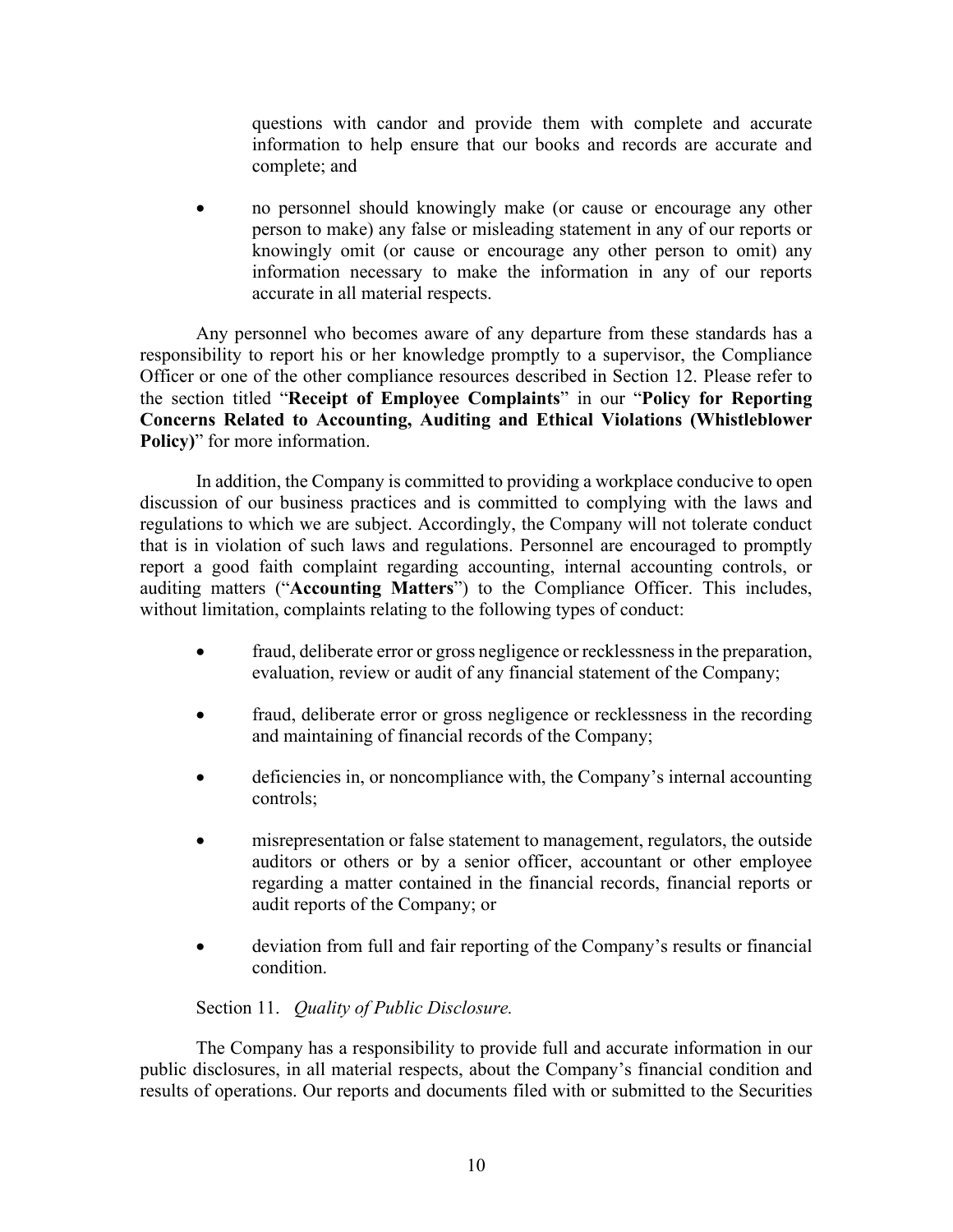and Exchange Commission and our other public communications shall include full, fair, accurate, timely and understandable disclosure, and the Company has established a Disclosure Committee consisting of senior management to assist in monitoring such disclosures.

# Section 12. *Waivers and Amendments.*

<span id="page-10-0"></span>The Compliance Officer is responsible for interpreting and applying the Code of Conduct in specific situations in which questions may arise. The Compliance Officer may grant exceptions to, or waivers of compliance with, certain provisions of the Code of Conduct in appropriate circumstances. Any employee who believes that a situation may warrant such an exception or waiver should contact the Compliance Officer.

Any waiver of this Code of Conduct for executive officers (including, where required by applicable laws, our Principal Executive Officer, Principal Financial Officer, Principal Accounting Officer (or persons performing similar functions) or directors may be authorized only by the Company's board of directors or a committee of the board and, subject to the requirement of Form 8-K, will be disclosed to the Company's shareholders within four business days.

Amendments to this Code of Conduct must be approved by the Nominating and Governance Committee and amendments of the provisions in this Code of Conduct applicable to the Principal Executive Officer and the senior financial officers will also be promptly disclosed to the Company's shareholders.

Section 13. *Compliance Standards and Procedures.*

(a) *Compliance Resources.*

To facilitate compliance with the Code of Conduct, we have implemented a program of awareness, training and review. We have established the position of Compliance Officer to oversee this program. The Compliance Officer is the person to whom you can address any questions or concerns regarding compliance with the Code of Conduct. The Compliance Officer can be reached by email at [help.compliance@roivant.com.](mailto:help.compliance@roivant.com) In addition to fielding questions or concerns with respect to potential violations of the Code of Conduct, the Compliance Officer is responsible for:

- investigating possible violations of the Code of Conduct;
- training new personnel in the Code of Conduct policies;
- conducting annual training sessions to refresh personnel's familiarity with the Code of Conduct;
- fielding complaints regarding Accounting Matters;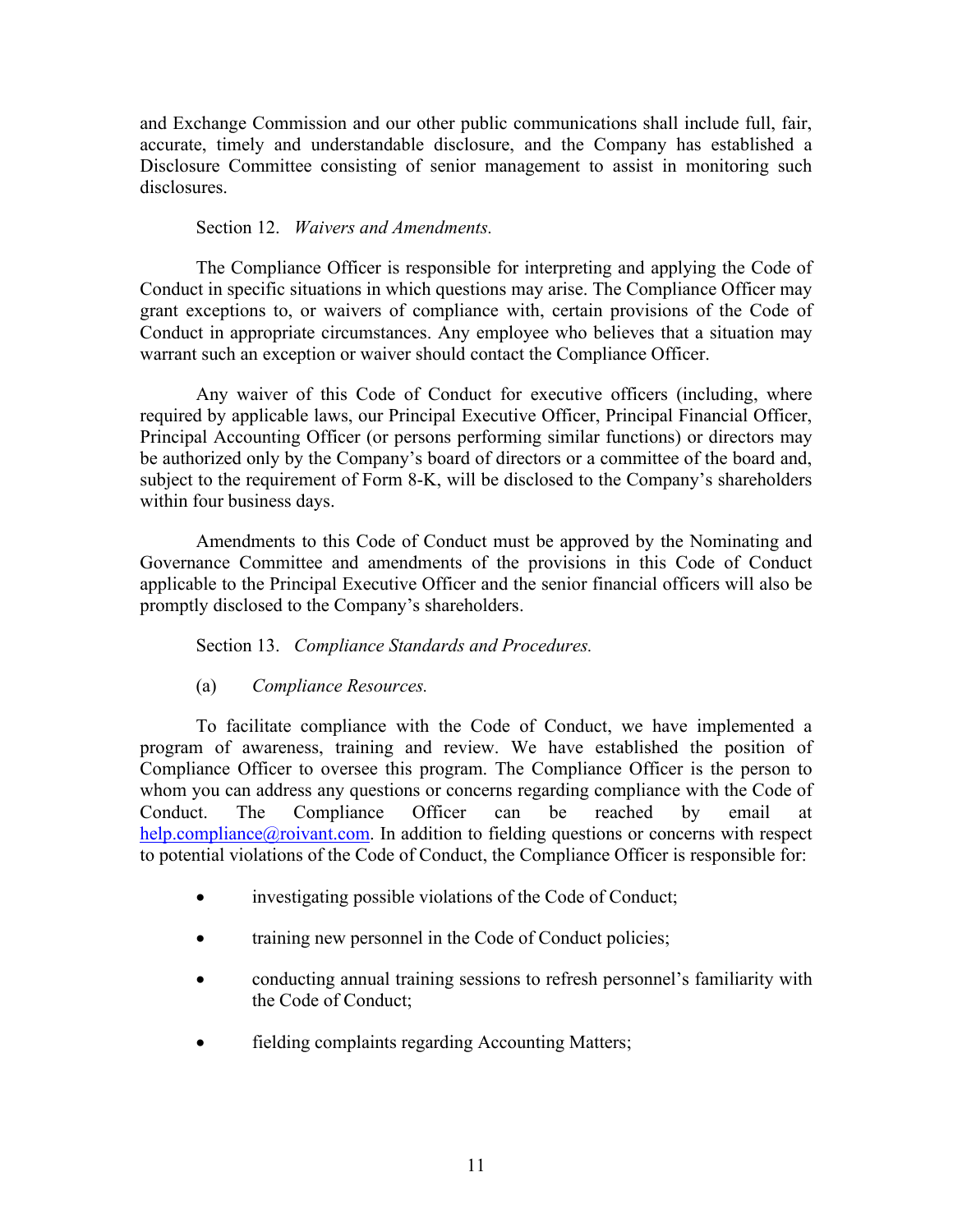- distributing copies of the Code of Conduct annually via email to all personnel with a reminder that each person is responsible for reading, understanding and complying with the Code of Conduct;
- updating the Code of Conduct as needed and alerting personnel to any updates to reflect changes in the law, Company operations and in recognized best practices, and to reflect the Company experience; and
- otherwise promoting an atmosphere of responsible and ethical conduct.

Your most immediate resource for any matter related to the Code of Conduct is your supervisor. He or she may have the information you need or may be able to refer the question to another appropriate source. There may, however, be times when you prefer not to go to your supervisor. In these instances, you should feel free to discuss your concern with the Compliance Officer. If you are uncomfortable contacting the Compliance Officer or if the suspected violation involves the Compliance Officer, please contact your direct manager or department head. If your concern involves potential misconduct by another person and relates to questionable Accounting Matters at the Company, you should report that violation to the Compliance Officer.

If you prefer to leave an anonymous message, you may do so by calling the Roivant whistleblower hotline toll-free at 1-800-916-7037 (Identifier ROIV), or through our dedicated Compliance Hotline reporting website at [https://irdirect.net/roiv/whistleblower\\_iframe/,](https://irdirect.net/roiv/whistleblower_iframe/) although the Compliance Officer will be unable to obtain follow-up details from you that may be necessary to investigate the matter. Whether you identify yourself or remain anonymous, your telephonic contact will be kept strictly confidential to the extent reasonably possible within the objectives of the Code of Conduct and subject to applicable law, regulation or legal proceedings. An anonymous report should provide enough information about the incident or situation to allow the Company to investigate properly. If concerns or complaints require confidentiality, including keeping an identity anonymous, the Company will endeavor to protect this confidentiality, subject to applicable law, regulation or legal proceedings.

# (b) *Clarifying Questions and Concerns; Reporting Possible Violations.*

If you encounter a situation or are considering a course of action and its appropriateness is unclear, you should discuss the matter promptly with your supervisor or the Compliance Officer. Even the appearance of impropriety can be very damaging and should be avoided.

Directors, officers and employees should promptly report any concerns about a violation of ethics, laws, rules, regulations or this Code of Conduct to their supervisors or the General Counsel. Interested parties may also communicate directly with the Company's non-management directors through contact information located in the Company's annual report on Form 10-K.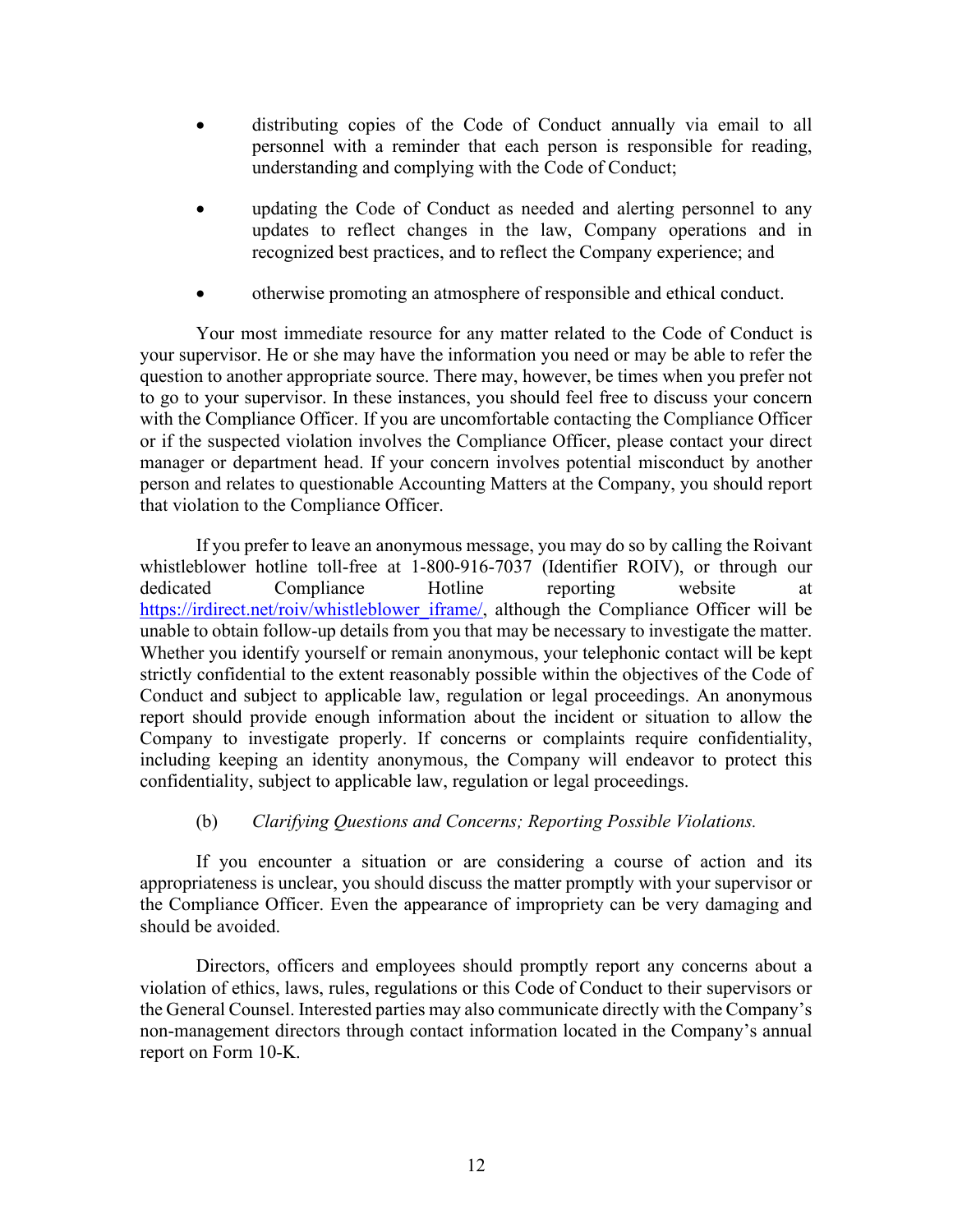You are expected to promptly provide a compliance resource with a specific description of the violation that you believe has occurred, including any information you have about the persons involved and the time of the violation. The Company will not permit discrimination or retaliation of any kind by or on behalf of the Company and its personnel against you if you make a good faith report or complaint regarding violations of this Code of Conduct or other illegal or unethical behavior. We will take prompt disciplinary action against any personnel who discriminates or retaliates against you, which may include termination of services. If you believe you have been subjected to any harassment, threat, demotion, discharge, discrimination or retaliation by the Company or its agents for reporting complaints regarding the Code of Conduct, you may file a complaint with the Company's Compliance Officer. If you file a report or provide information without a good faith, reasonable belief in the truth and accuracy of such information, you are not protected by this Code of Conduct and may be subject to disciplinary action.

Supervisors must promptly report any complaints or observations of Code of Conduct violations to the Compliance Officer. If you believe your supervisor has not taken appropriate action, you should contact the Compliance Officer directly. The Compliance Officer will investigate all reported possible Code of Conduct violations promptly and with the highest degree of confidentiality that is possible under the specific circumstances. Neither you nor your supervisor may conduct any preliminary investigation, unless authorized to do so by the Compliance Officer. Your cooperation in the investigation will be expected. As needed, the Compliance Officer will consult with the appropriate committee of the board of directors. It is our policy to employ a fair process by which to determine violations of the Code of Conduct.

If any investigation indicates that a violation of the Code of Conduct has probably occurred, we will take such action as we believe to be appropriate under the circumstances. If we determine that any personnel is responsible for a Code of Conduct violation, he or she will be subject to disciplinary action up to, and including, termination of employment and, in appropriate cases, civil action or referral for criminal prosecution. Appropriate action may also be taken to deter any future Code of Conduct violations.

With respect to any complaints or observations of violations that may involve Accounting Matters, the Compliance Officer is responsible for receiving and reviewing and then investigating such complaints. If the suspected violation involves the Compliance Officer, the employee should instead report the suspected violation to a member of the Company's board of directors. It is the Company's policy to comply with all applicable laws that protect our employees against unlawful discrimination or retaliation by us or our agents as a result of their lawfully reporting information regarding, or their participation in, investigations involving Accounting Matters. If any employee believes he or she has been subjected to any harassment, threat, demotion, discharge, discrimination or retaliation by the Company or its agents for reporting complaints regarding Accounting Matters in accordance with this policy, he or she may file a complaint with the Company's Compliance Officer. If it is determined that an employee has experienced any improper employment action in violation of this policy, we endeavor to promptly take appropriate corrective action.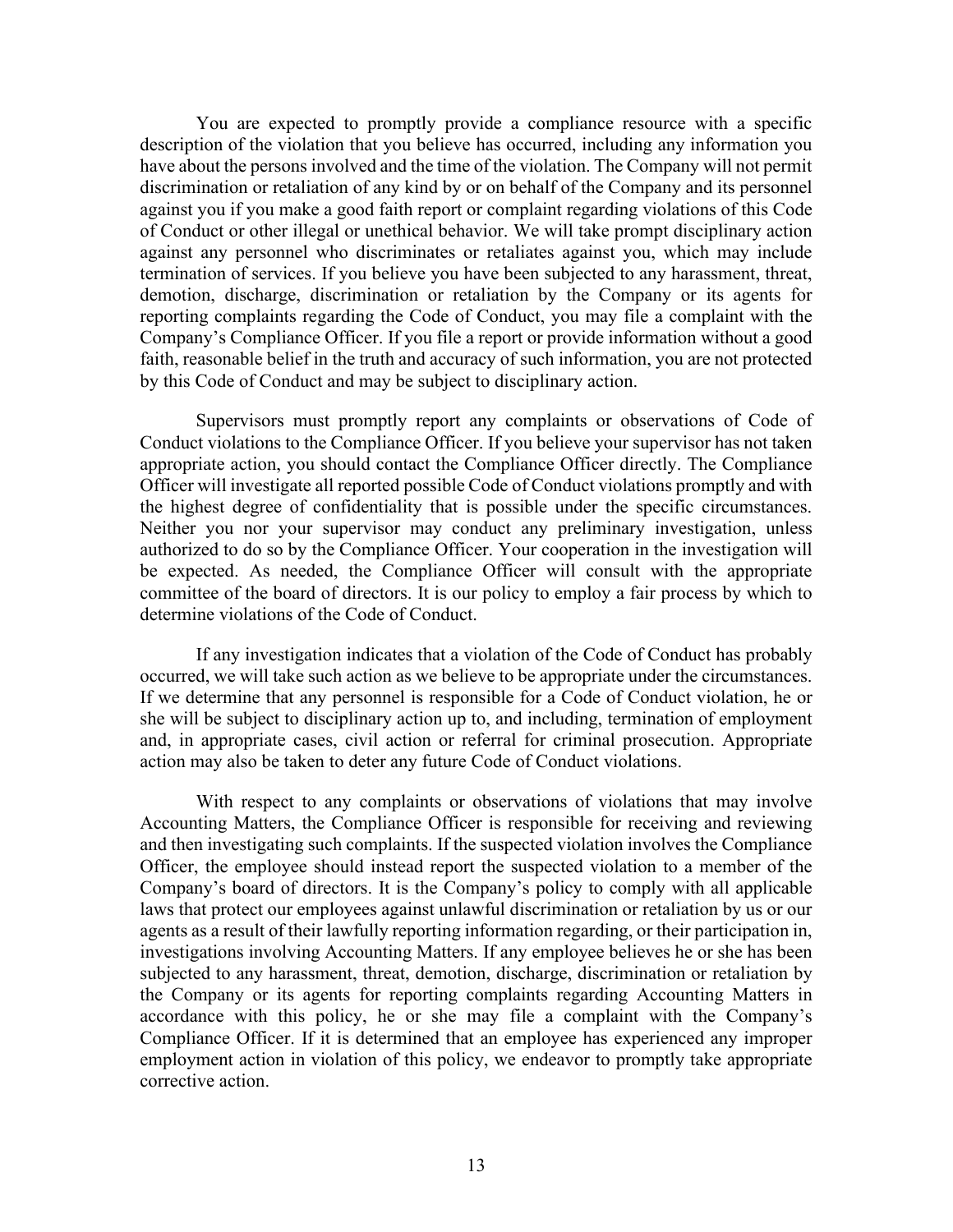The Company recognizes the need for this Code of Conduct to be applied equally to everyone it covers. The Compliance Officer will have primary authority and responsibility for the enforcement of this Code of Conduct, subject to the supervision of the Nominating and Governance Committee, or, in the case of accounting, internal accounting controls or auditing matters, the Audit Committee, and the Company will devote the necessary resources to enable the Compliance Officer to establish such procedures as may be reasonably necessary to create a culture of accountability and facilitate compliance with the Code. Questions concerning this Code of Conduct should be directed to the Compliance Officer.

# (c) *Reporting Violations to a Governmental Agency and Whistleblower Policy.*

You understand that you have the right to:

- Report possible violations of state or federal law or regulation that have occurred, are occurring, or are about to occur to any governmental agency or entity, or self-regulatory organization;
- Cooperate voluntarily with, or respond to any inquiry from, or provide testimony before any self-regulatory organization or any other federal, state or local regulatory or law enforcement authority;
- Make reports or disclosures to law enforcement or a regulatory authority without prior notice to, or authorization from, the Company; and
- Respond truthfully to a valid subpoena.

You have the right to not be retaliated against for reporting, either internally to the company or to any governmental agency or entity or self-regulatory organization, information which you reasonably believe relates to a possible violation of law. It is a violation of federal law to retaliate against anyone who has reported such potential misconduct either internally or to any governmental agency or entity or self-regulatory organization. Retaliatory conduct includes discharge, demotion, suspension, threats, harassment, and any other manner of discrimination in the terms and conditions of employment because of any lawful act you may have performed. It is unlawful for the company to retaliate against you for reporting possible misconduct either internally or to any governmental agency or entity or self-regulatory organization.

Notwithstanding anything contained in this Code of Conduct or otherwise, you may disclose confidential Company information, including the existence and terms of any confidential agreements between yourself and the Company (including employment or severance agreements), to any individual acting in their capacity as an employee of a governmental agency or entity or self-regulatory organization.

The Company cannot require you to withdraw reports or filings alleging possible violations of federal, state or local law or regulation, and the company may not offer you any kind of inducement, including payment, to do so.